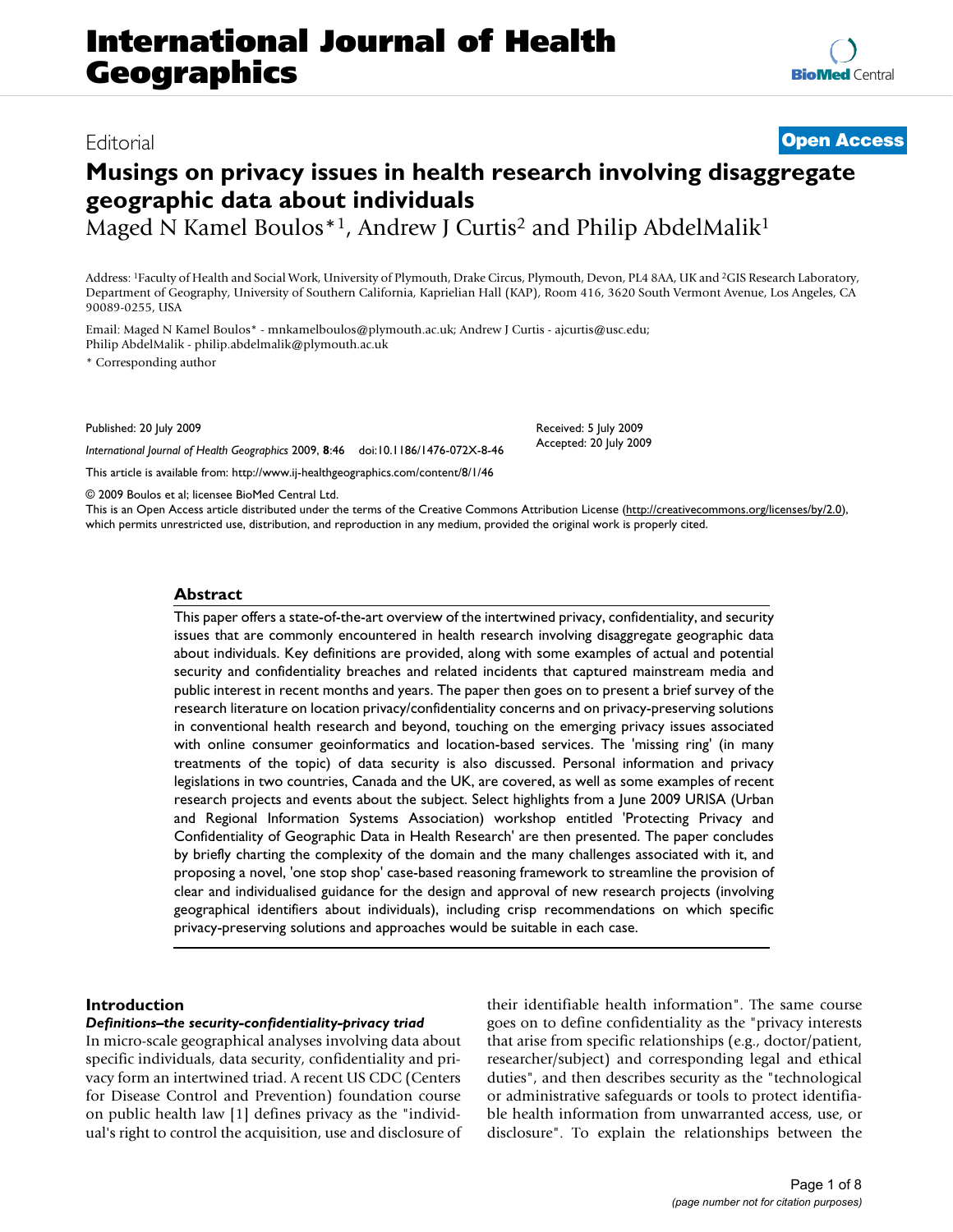three terms, the course quotes a key sentence from Ware [2]: "If the security safeguards in an automated system fail or are compromised, a breach of confidentiality can occur and the privacy of data subjects invaded".

#### *Mainstream media and public interest in the subject*

Actual or potential breaches (technological or legal) of data security and confidentiality and the subsequent actual or potential invasions of individuals' privacy are quite commonly reported in mainstream media. For example, in March 2009, the Joseph Rowntree Reform Trust published its 'Database State' report on the legality, safety and effectiveness of the British government's major database systems [3,4]. Of 46 databases assessed in this report, only six were found to have a proper legal basis for any privacy intrusions and were deemed proportionate and necessary in a democratic society. The report authors concluded that two NHS (National Health Service) systems, the Detailed Care Record (DCR) and the Secondary Uses Service (SUS) [5], were almost certainly illegal and that a number of others including the Summary Care Record (SCR) would be legal only with patient consent, but, with the current absence of an effective opt-out, it too was almost certainly illegal.

We also read the story of an anonymous Canadian girl whose death was associated with a prescribed acne drug. She was eventually identified by the media who compared the de-identified prescription data set against obituaries. The comparison helped in narrowing down the search to four possible girls, then by contacting all families the right one was found [6].

High-profile security breaches (e.g., data loss or theft of ill-protected confidential data) are also not uncommon. For example, it was reported in May 2009 that a laptop containing non-encrypted data (names, addresses, dates of birth, employers, national insurance numbers, salary information, and bank details) of 109,000 UK pensioners has been stolen [7]. The data were merely password-protected, and possibly without any appropriate safeguards for data self-destruction in case of brute-force password attacks. It is very easy to find out passwords in a short time using common hardware, e.g., NVIDIA CUDA GPUs (Compute Unified Device Architecture Graphics Processing Units), and readily available software [8], or even to completely bypass the passwords and directly access the underlying non-encrypted data.

In public health worldwide, any public identification of an individual's health status and address, regardless of contagion level or risk, is usually prohibited. But individual privacy rights must also be balanced with legitimate public concerns and interests. The publicly-accessible, online mapping of SARS (Severe Acute Respiratory Syndrome) in Hong Kong a few years ago using disaggregate case data at individual infected building level in near real time was one of the noticeable exceptions to the wellestablished public health confidentiality rule [9,10].

# **Research literature: location privacy concerns and solutions**

The biomedical and public health literature on geographic information systems (GIS) and spatio-temporal analyses features a large number of research papers mentioning or addressing location privacy, e.g., [11-28]. A must-read paper (not specifically health-related) dating back to 1994 [29] shows how chronic privacy issues are in GIS research. Some research papers identified privacy as a potential or actual issue of concern (e.g., in reproductive health research [18]; in birth defects surveillance and research [19]; in research relevant to policy on diet, physical activity, and weight [20]; in environmental health research [21]; and in health and social care planning [22]), while others went one step further by suggesting some comprehensive solutions (e.g., [23-26]), workarounds, or frameworks and principles of practice (e.g., [29]) to mitigate or resolve these privacy concerns.

A number of confidentiality-preserving statistical and epidemiological data processing methods (data aggregation and transformations) have been proposed that can be applied to original location data to preserve individuals' privacy while maintaining some acceptable level of data usefulness for geographical analyses. But the use of precise addresses will continue to be needed in many cases to improve data analysis results or make them possible at all. The famous John Snow's map of the 1854 Cholera outbreak in London only solved the problem because the unique locations of individual cases were known [15,30]. There will always be this implicit trade-off between privacy concerns (e.g., easiness of re-identification) and the types and accuracy of the results of geographical health analyses that are possible with a given data set (original, unaltered vs. transformed or aggregated data) [25,27,28]. And that is where software agents can offer a potential solution that preserves the full fidelity of the original data [25].

Moving beyond conventional GIS research and geographical analyses, mobile phones and other electronic gadgets are rapidly gaining location awareness and wireless Web connectivity, thus promising new spatial technology applications and services (e.g., [31-33]), which will yield vast amounts of spatial information and online maps that can even reveal users' whereabouts in real time. These novel spatial tools and services are certainly opening many new useful possibilities, but are not without their challenging security and privacy concerns [34,35].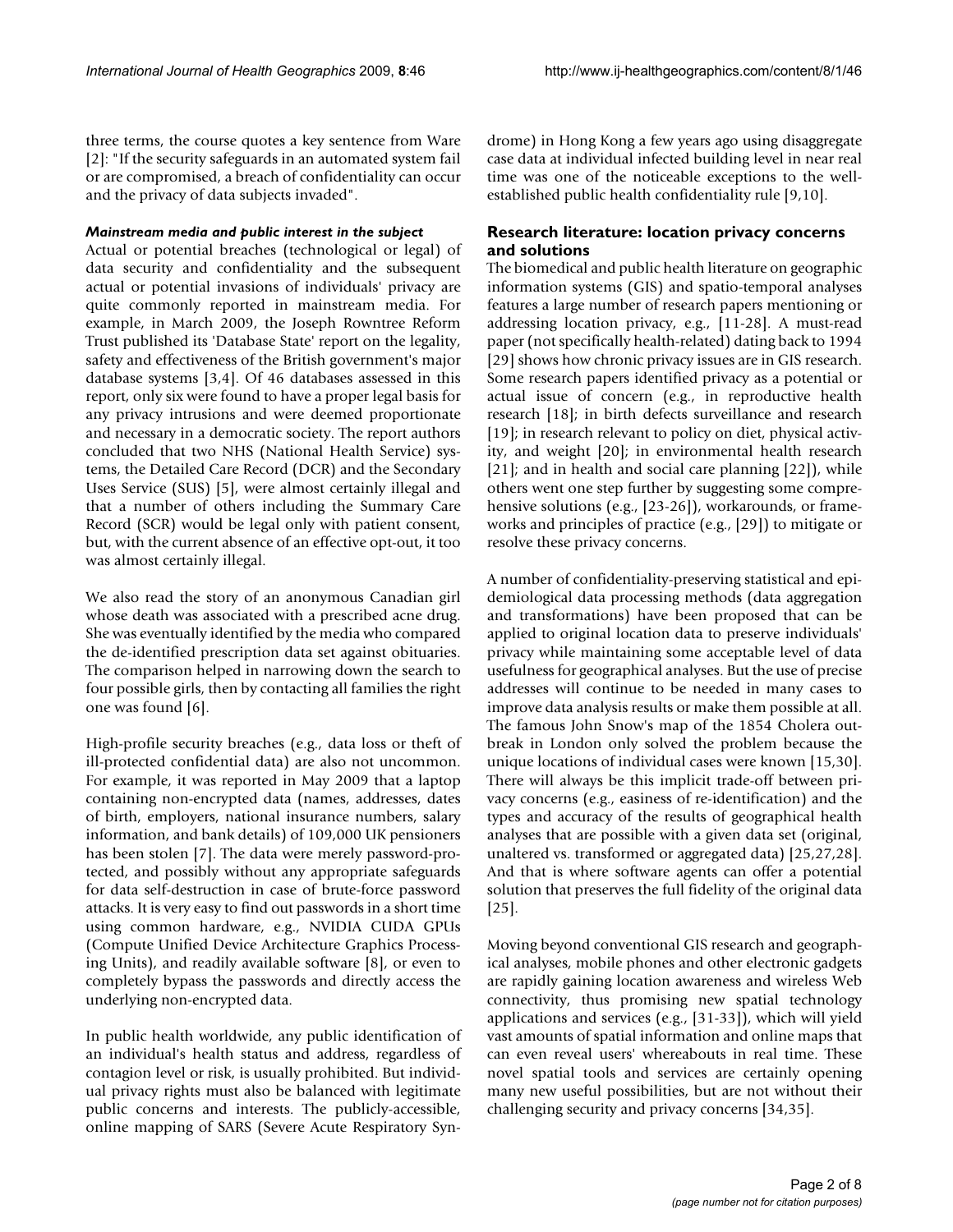# **The 'missing ring': data security**

Data security is relatively under-mentioned in discussions about confidentiality-preserving solutions for location data, despite its key importance in the aforementioned security-confidentiality-privacy triad. Consider the following scenario: a health GIS researcher has legitimate and IRB (institutional review board)-approved access to patient data containing precise geographical identifiers for analysis and reporting purposes, with full patient consent. The reporting is done in ways that do not identify individual patients when posting publicly-accessible/ online results and maps. If the reporting must be made at some level of detail or granularity that can potentially identify individual patients, the results are only shared within approved, small teams of users with legitimate access rights and 'need to know'. The whole scenario seems fine as far as the protection of individuals' privacy is concerned. IRB approval has been sought, adequate reporting methods and policies are in place to prevent the disclosure of any confidential data to non-authorised parties, and we even have the patients' explicit consent to conduct the study. However, without appropriate additional security safeguards, there will always be many unmitigated risks of data theft or loss and of unwanted data disclosure to non-authorised or non-authenticated parties, all of which can compromise the privacy of the data subjects. (Ideally, IRBs should be scrutinising the security component as well before granting approvals.)

A carefully blended, purpose-built combination of overlapping security measures is always the solution, depending on the type, sensitivity, value, and risks/costs assessment of the data to be protected. Various types of advanced cryptography, multimodal biometrics, and other methods can be combined, as necessary. Data access can also be controlled or restricted in such a way that two or more persons must be physically present each time and authenticated (e.g., via biometrics) to unlock the data. Security measures cover and include, among other things, ensuring physical building security, using computer security cable locks, using computers with a built-in TPM (Trusted Platform Module) chip for cryptographic functions, performing full disk encryption with TPM (e.g., using BitLocker [36]), implementing brute-force password attack protection (data are automatically erased after a pre-set number of failed access attempts), using hardware/software firewalls and other forms of network security, implementing adequate access policies and authentication [37] (at computer BIOS–Basic Input/Output System level, Operating System-level, and application level), considering Multilevel Security (MLS), using biometrics (e.g., fingerprint readers and facial recognition), using advanced secure USB flash drives with military grade hardware encryption (e.g., [38,39]) instead of ordinary flash drives, keeping detailed data inventories and

electronic audit trails of all accesses and transactions, blanking of computer display and machine locking or auto-log-off if a machine is left unattended, and the secure decommissioning and discarding of old equipment and data storage media, e.g., using software utilities like SDelete [40] to prevent the kind of issues described in [41]. Also equally important are staff training and the development of a 'security culture' in the organisation, e.g., guided by ISO/IEC 27002 2005 (formerly ISO/IEC 17799 2005), an ISO (International Organization for Standardization) standard for information security and a code of practice for information security management.

# **Personal information and privacy legislations**

A discussion on location privacy solutions for health research would be incomplete without reflecting on some of the underlying reasons that necessitate their development. The very notion of privacy is itself a complex fabric of interwoven philosophical and psychosocial threads. Perhaps this is why the associated bureaucratic and legal landscape is as complex as it is – and often blamed for the issue. A large majority of public health professionals consider privacy to be an obstacle to public health; when asked for the underlying reasons, survey respondents in Canada and the UK most commonly identified bureaucracy and legislation [42].

There is no universal legislation to guide and govern the activities of public health professionals, particularly where issues of privacy are concerned. Instead, nations have their own constraining or enabling privacy and data protection laws, with some being such a maze of cross-referenced "legalese" that familiarising oneself with them – let alone gaining a thorough understanding of them – becomes a daunting task. 'Additional file 1' provides a brief compilation and comparison of relevant personal information and privacy legislation in Canada and UK, with particular focus on location and public health as seen and understood by an epidemiologist.

# **Some recent research projects and events about the subject**

The issues of location privacy were also the subject of GeoPKDD (Geographic Privacy-Aware Knowledge Discovery and Delivery [43]), a three-year EU-funded project that was recently completed in November 2008. GeoP-KDD's main research question was 'how to discover useful knowledge about human movement behaviour from mobility data (e.g., location data from mobile phones), while preserving the privacy of the people under observation?' The project attempted to develop new privacy-preserving methods for extracting knowledge from large amounts of raw data about individuals referenced in space and time. GeoPKDD organised the 'First Interdisciplinary Workshop on Mobility, Data Mining and Privacy: Preserv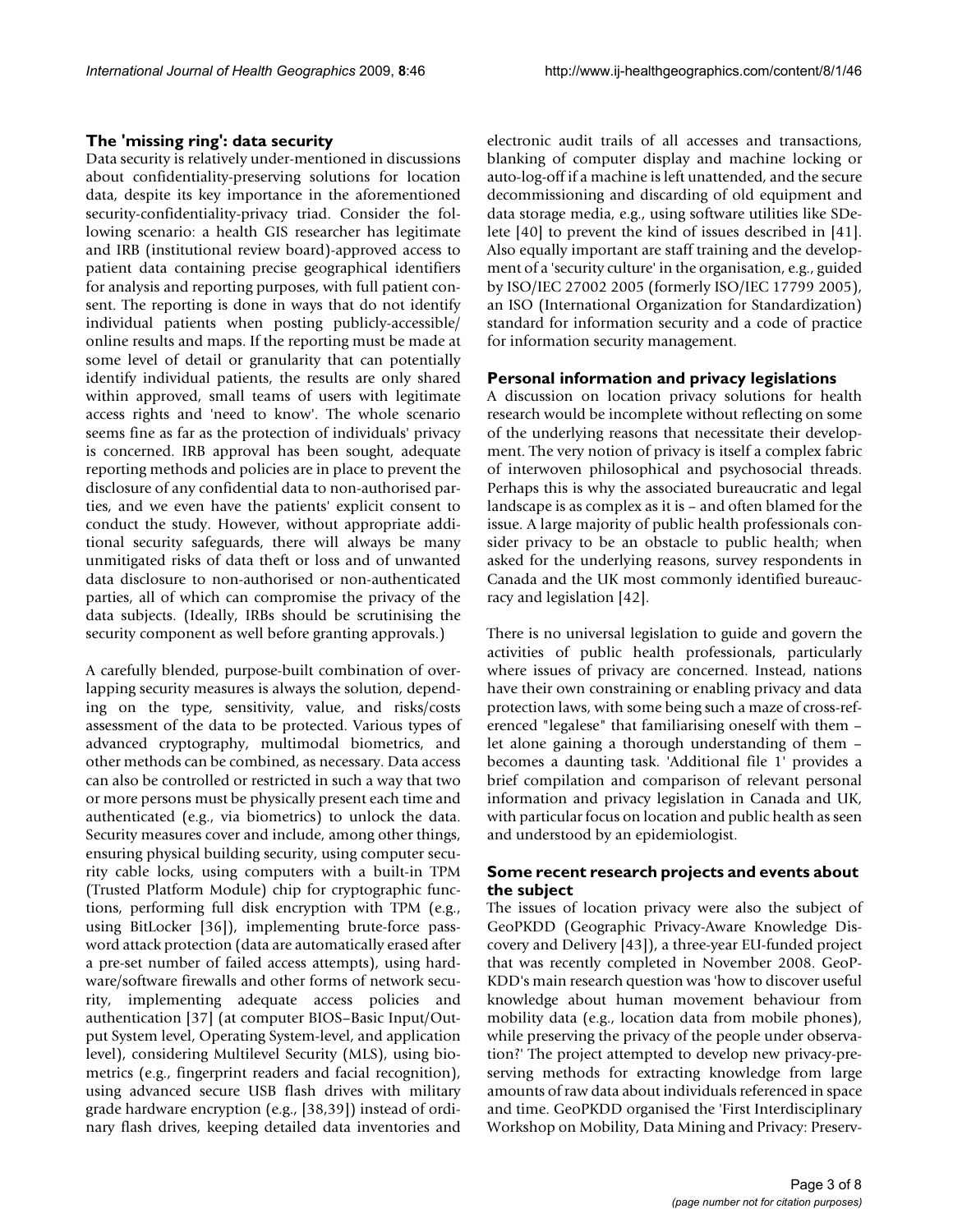ing anonymity in geographically referenced data' on 14 February 2008 in Rome, Italy [44].

Another research activity worth mentioning in our context is the proposal by Helen Chen at Agfa HealthCare in Canada and her colleagues at the World Wide Web Consortium–W3C Semantic Web for Health Care and Life Sciences Interest Group (HCLSIG) to explore Semantic Web solutions for patient data security, confidentiality, consent and privacy (in general, i.e., they are not focusing on location privacy, but their proposal is still broadly relevant to our topic). Previously sufficient de-identification techniques can be rendered inadequate because it is now possible to re-identify an identity via inference on the Web. Semantic Web technology is making headway to even more powerful data links, connections and inferences of this type. However, in the healthcare domain, this very success of the technology is putting individuals' privacy at much greater risks. Chen's idea is to develop novel privacy-preserving solutions by harnessing the very same Semantic Web technology that can exacerbate these privacy risks [45].

From 5–8 June 2009, the Urban and Regional Information Systems Association (URISA [46]), a non-profit American association of professionals using GIS and other information technologies to solve challenges in state/provincial and local government agencies and departments, organised its Second GIS in Public Health Conference in Providence, Rhode Island, USA. One of the pre-conference workshops held on the 5th of June 2009 focused on issues related to 'Protecting Privacy and Confidentiality of Geographic Data in Health Research'. Select highlights from this workshop are presented in the remaining part of this article.

# **Select highlights from a recent URISA workshop on location privacy in health research**

At the 2009 URISA GIS in Public Health Conference, a workshop organised by Ellen Cromley and Andrew Curtis focused on the issue of location privacy in health research. Among the topics covered by panellists and attendees were methods of spatial data protection, the need to "educate" IRBs, challenges facing data owners and custodians wishing to visualise and disseminate data, how published maps continue to violate confidentiality, some general cartographic guidelines and "fixes", and new methods of spatial data masking. In addition, the participants spent considerable time discussing the ethical and legal challenges researchers now face as HIPAA (US Health Insurance Portability and Accountability Act) regulations change, placing more responsibility on the data user (researcher). Although the majority of attendees to the meeting were data owners or custodians, this article is written mainly from the perspective of the data user, especially a social science/geographic information science researcher. As researchers, our usual role is to spatially analyse data, collect new spatial data with health implications, and visualise results in multiple forums, especially academic journals.

In 2006 Curtis *et al*. published a paper in *International Journal of Health Geographics* highlighting the potential for point level data to be reengineered from published maps through a process of digital scanning and georeferencing, even with only limited geographical features [11]. By heads-up digitising these points, coordinates could be used to direct field teams to actual homes. This conceptual approach had previously been impossible to replicate with real data, but by using this case from Hurricane Katrina, the map of mortality locations, and search and rescue markings that actually identified where bodies were found, validation was possible. Concurrent to this article, other reengineering approaches appeared using simulated data and a more systematic approach to identifying homes from a low resolution map [12]. Both papers revealed that published maps, even of low resolution and with limited geographical information, could still be reengineered back to an exact address, or so close to the 'real world' location that even without resorting to use other quasi identifiers, the spatial confidentiality of those being mapped was violated.

As researchers specialising in geographic information, we need to be proactive in setting guidelines for the display of confidential data, in policing our own actions, and in educating those sitting in positions of data power, especially our IRBs. Critics of the presentation usually focus on the data source–"this is a newspaper map so there is no confidentiality violation". However, there have been at least two maps appearing in journals that have also published the same Katrina mortality point locations. But irrespective of this, the real message is, *any point level map can be reengineered back in the same way*. As academics where does our ethical path lie with these secondary sources obtained from the media? We may not legally be violating confidentiality, but does that give us the right to use nonofficial sources, apply our geospatial skills and create sensitive layers in other outlets?

Now in mid-2009, what has changed? Are maps still being published in academic journals that violate spatial confidentiality? And where are we on the issue of cartographic guidelines? Unfortunately it is still too easy to find similar map violations appearing after 2006. One can find examples of maps with point level mortality locations, pregnancies, at-risk pregnancy programme participants, and people suffering from different respiratory ailments – indeed we challenge the reader to see how many point level health maps they can find. Of particular concern are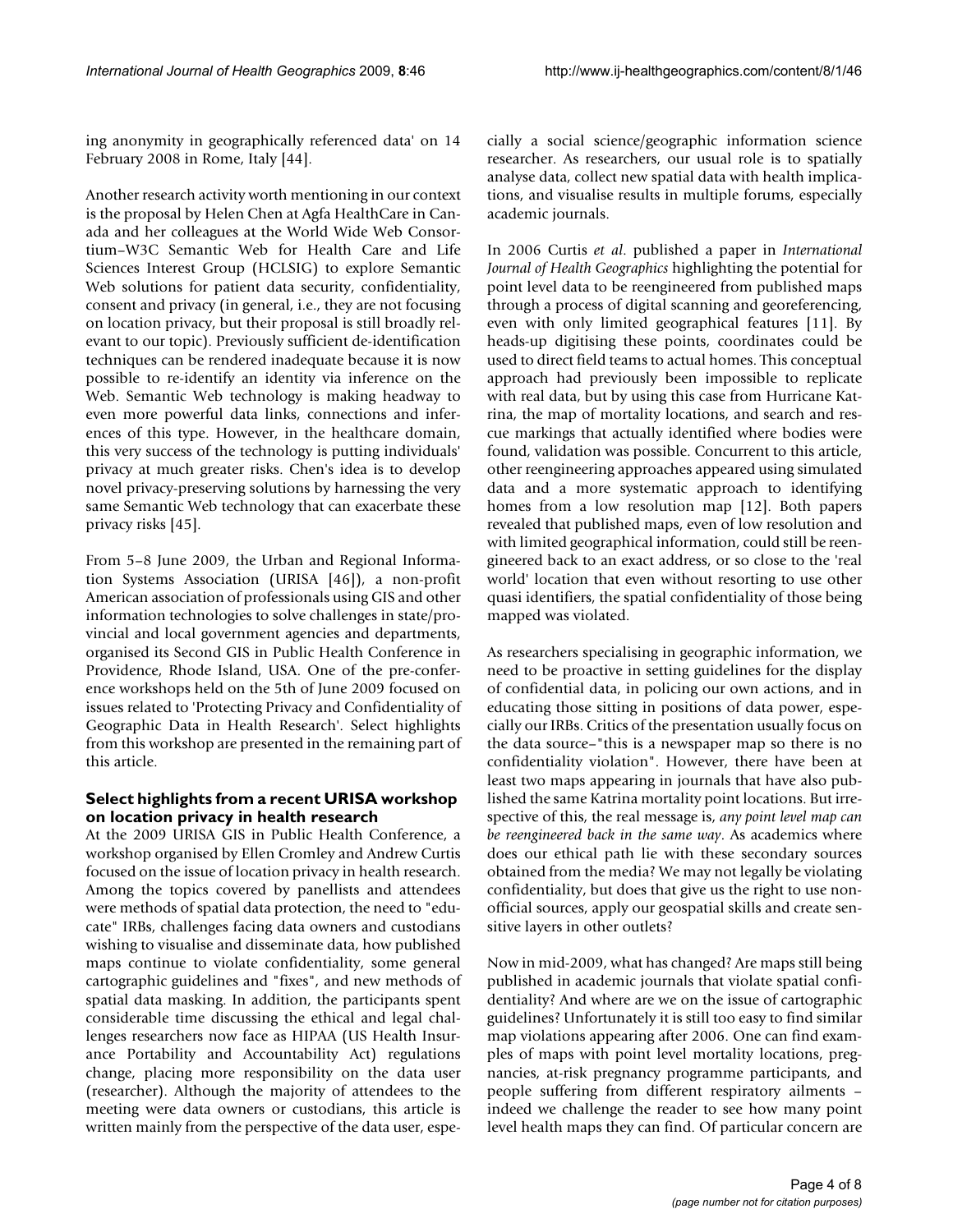those sub-disciplines which have just discovered the value of GIS–we cannot expect that confidentiality violation through cartographic design is uppermost in the minds of those effusing over the wonders of buffering.

What else has changed? Paradoxically, the attention currently being paid to geocoding accuracy – which is important from a health research perspective, and which has received considerable attention in *International Journal of Health Geographics* – also has a detrimental side in terms of making published source maps both more accurate and precise. This means the chance of successful reengineering in terms of being closer to the actual address has increased. In effect, this previously unintentional form of masking has been reduced. Secondly, smoothing approaches, such as density surfaces, are being used to preserve confidentiality in maps (and stated as such by the authors). On one hand this is good news in terms of researchers' understanding that there is a confidentiality issue, but on the other hand this quick-fix is problematic due to a reliance on techniques that do not achieve this goal. The combination of window/kernel/filter size, the underlying grid cell resolution, and especially if there is no option for a minimum denominator, may result in "bulls-eyes" for areas of the map with relatively few residential alternatives, otherwise known as the 'geographic area population size' [47]. It should also be remembered that less dense geographies are not necessarily rural; many urban areas also contain physical features (inlets, lakes, even hills) can remove alternative possible locations. By referring to high resolution aerial photography (now found easily in applications such as Google Earth [35]), it is relatively easy to identify the cause of the intensity. On this subject, geospatial Internet applications in general have made the reengineering process even easier for those with and without a working knowledge of GIS.

From a data users' perspective, we are still limited by data being released at an aggregation that is limited for research, the standard for HIPPA being a zip code with 20,000 individuals. A group of Canadian researchers showed that this is an archaic approach and that minimum denominators should vary when taking into account the underlying geography and the number of quasi identifiers [47]. Similar papers written for researchers in other countries, possibly even providing a series of size guidelines for different urban areas, would be invaluable. It would also help the job of IRBs.

And on the subject of IRBs, from our experience there is still a disconnection in terms of understanding exactly where the risks lie in geospatial output and confidentiality. This is understandable given the confusion even amongst geospatial researchers. What would benefit all concerned would be a well-respected body in the field of public health to commission a "guidelines" paper. This could become *the reference* in terms that researchers, IRBs, and even research subjects could understand and cite, along with other existing key texts, such as [48]. These reference guidelines should include clear visual examples of what is not acceptable, including the pitfalls of common "fixes" such as smoothing. They could also provide guidance for appropriate aggregation denominator sizes. This is important as researchers seek IRB approval in the use of mobile geospatial devices for collecting health and built environment data. We cannot expect IRBs to understand where such cartographic risks lie. Finally, language should be included that would help IRBs and be required in any letter gaining subject permission. In other words, *"if we ask for an address (or a street intersection... or a zip code...) this is the only way we will display it on a map"*. This simple approach would mean that IRB, researcher and subject would all have the same understanding of what will happen with these data. (Ellen Cromley has vested considerable time on spatially appropriate language for informed consent as a guideline for IRBs. She disseminated examples of this language at the URISA workshop.)

This 'best practice guide' should be circulated to all journals who publish maps, clearly stating the risks involved in accepting point level maps. At least this would enlighten editors [49] and hopefully force them to ask submitting authors about '*what steps have been taken to preserve confidentiality?*'

Until we have such a universally accepted document, selfpolicing is the main option, and with this in mind, we have a few issues a researcher should ponder before publishing any map. Most importantly, is a point-level (or smoothed, or small aggregation) map necessary? As a geographer this last statement certainly hurts, but unless a map is really needed to help frame a paper's content, or improve the understanding of the reader regarding a spatial process, and especially if it is not even specifically referred to in the text, then it is better to err on the side of caution.

We fully realise that some point-level maps will still need to be published; it is often easier to explain a spatial process through a graphic, but if this is the case then is the underlying geography needed? If we are overlaying points against output from a spatial analysis, do we need political boundaries or street networks? If geographical references are necessary in the map, then data masking is essential.

There is some good news though, as we have noticed more researchers referencing steps taken to preserve confidentiality during recent presentations.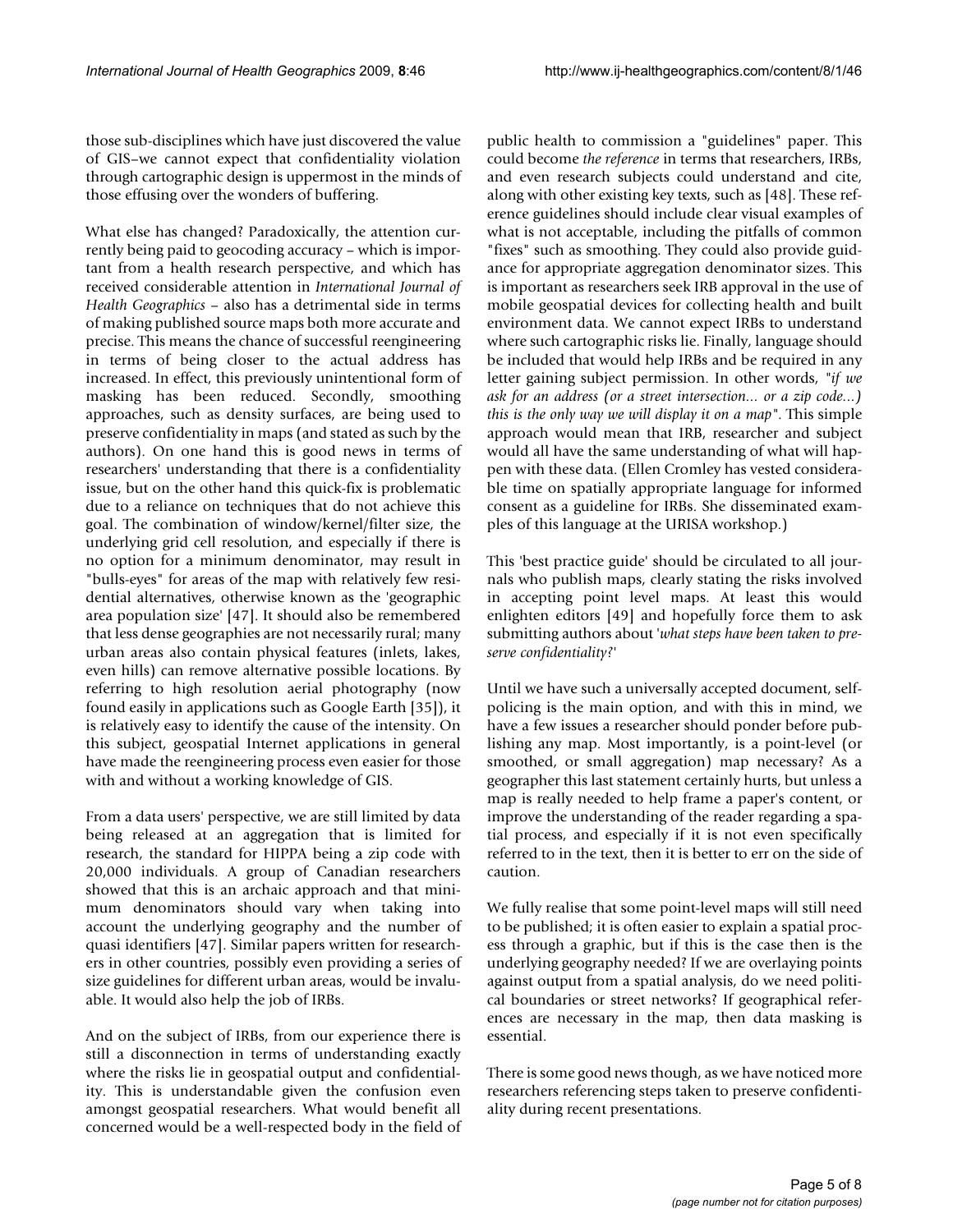#### *Emerging issues*

There are three emerging spatial confidentiality topics of concern. The first involves Google Street View [50], an excellent research tool that allows us to "see" areas that are described or mapped in publications. The implication this has for reengineering is the ability to see potential candidates within an area. If we again think of the "bulls eye" effect within a smoothed surface, if this area has been driven by the Google Street View team (and thankfully at this point areas of sparse geography also tend to be the least covered), we could literally view each option within the central pixel until a house match is found. Even with multiple alternatives, it might be possible to spatially prioritise the potential buildings based on characteristics of the health conditions, or other information gleaned from the paper. For example, is the disease more typically associated with a multi-family unit than a single residence?

The second area of concern involves the use of biometric sensors synched to a GPS (Global Positioning System) unit. This field of research offers great potential in terms of linking health outcomes to the fine-scale built environment. However, a fear expressed at the URISA workshop was that output from these devices, usually shown as a series of dots on an aerial photograph, will begin to accompany research papers. Sure enough, within one day of the workshop a new issue of a GIS journal published this exact output. The underlying aerial photograph makes reengineering from the image extremely easy, and the point concentrations from the GPS unit correspond to areas of highest activity, including the home. This is not a good situation, especially when the participants are part of a vulnerable population, such as children.

Finally, we are worried about the current trend by social scientists of including spatial data in their research, especially those who use mixed methods. A mixed method approach combines both qualitative and quantitative data. For example, spatial video data of the recovering neighbourhoods of New Orleans, LA, USA, are currently being collected. These data are extracted from the video as three-dimensional surfaces that can be mapped or analysed for recovery or abandonment. At the same time, videos of the narrative of the neighbourhood participants add further commentary to the surfaces, such as why a building has not been returned to. Many of these comments contain sensitive information such as the health of an owner. If we map this information, others could easily disseminate it through online consumer geoinformatics services like Google Earth and Google Map, and even link it using suitable geo-mashups [51] to other readily available online information about the individuals concerned (e.g., on social networking sites), thus revealing a more detailed picture about them. Do our subjects really know all what could be exposed through such mapping? (But one should also consider the difference between what is *technically possible* and what is *practically likely to happen*, i.e., will there really be someone with the motive, will and ability to do these privacy threatening Web inferencing and mapping exercises in each and every case? A riskscosts-benefits assessment might help in such situations.) Although these situations may not fall foul of any HIPAA standard, nor probably concern an IRB, we are now at a point where changing geospatial technologies must stimulate debate that goes beyond the normal community participatory ethical standards used by researchers [35].

Because of the widespread adoption of GIS-light Internet applications, and cheap and easy-to-use mobile mapping devices (for example, ones which can tag pictures with coordinates), health related spatial confidentiality is now no longer the concern of only geographic information scientists, or even GIS users, but also of a far broader range of academics and other people.

# **Conclusion**

Although the general public's concerns about privacy in research have sometimes been exaggerated by the scientific community [52] (and by a few vocal privacy advocates in the media, who do not adequately represent the position of the wider masses), we believe there are still many cases where these concerns are real and legitimate, and where data subjects need to be protected (e.g., from identity theft). A 'one-size-fits-all' privacy-preserving solution is unlikely to be successful or to be able to capture and properly address the complex requirements, which might also vary from country to country, of the very many (i) user roles, with different access privileges and 'needs to know' in relation to various input and output data types; (ii) intra and extra-mural data sharing arrangements, especially when data need to be moved across heterogeneous organisations; (iii) governing legislations and policies; (iv) possible forms of data inputs that can be released for research and the associated conditions; (v) health study types and goals, data analysis methods and the data requirements in each case; (vi) possible study outputs/ results reporting and publication forms (closed or public); (vii) situation-specific security risks; and (viii) riskscosts-benefits assessment, among other aspects and requirements that are involved in this area of research and need to be considered on a case-by-case basis.

Different privacy-preserving solutions can be applied concurrently or singly on various elements of this complex chain, e.g., on input data prior to release to researchers (e.g., aggregation or transformations) and/or on the research outputs (e.g., access restriction or masking), depending on the specific situation at hand; so a comprehensive, context-aware approach is needed to assist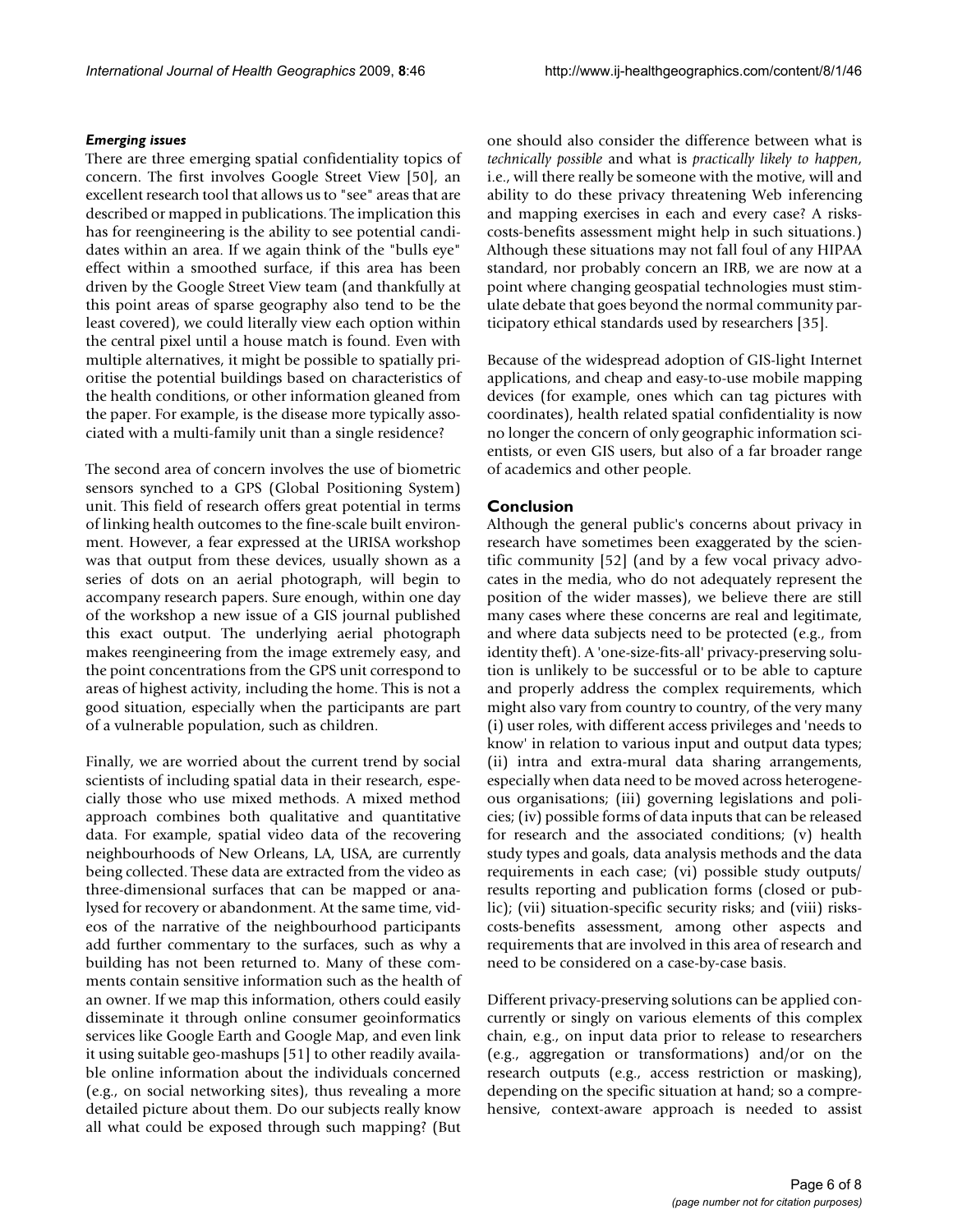researchers in choosing and applying the right solution(s) in each case.

Kamel Boulos (unpublished research notes, 2008–2009) proposed the development of a case-based reasoning software framework (*cf*. case law) that covers, and continuously "learns from", the growing body of possible and emerging health research scenarios and applications involving precise geographical identifiers about individuals. The goal of such a 'one stop shop' framework would be to streamline the provision of clear and individualised guidance for the design and approval of new research projects, including crisp recommendations on which specific privacy-preserving solution(s) and approach(es) would be suitable in each case. This would spare researchers and IRBs the need to 'reinvent the wheel' with each new study, saving them precious time and efforts spent investigating the same issues every time, and preventing avoidable errors and omissions along the way. This decision framework should ideally have an easy-to-use, wizard-based visual frontend, guiding users throughout the whole process of describing and diagnosing their needs, and proposing (with appropriate explanations/justifications) suitable solutions to address them.

# **Competing interests**

The authors declare that they have no competing interests.

#### **Authors' contributions**

MNKB conceived and drafted the manuscript, and conducted a mini-survey of the literature on the subject. AJC provided material on URISA's workshop held on 5 June 2009 about location privacy issues in health research. PA contributed material on 'personal information and privacy legislations', including 'Additional file 1'. All authors read and approved the final manuscript.

# **Additional material**

#### **Additional file 1**

*A brief compilation and comparison of relevant personal information and privacy legislation in Canada and the UK, with particular focus on location and public health*

Click here for file

[\[http://www.biomedcentral.com/content/supplementary/1476-](http://www.biomedcentral.com/content/supplementary/1476-072X-8-46-S1.pdf) 072X-8-46-S1.pdf]

#### **References**

- 1. **US CDC Public Health Law 101 Foundational Course for Public Health Practitioners – Unit 6: Privacy and Confidentiality** [[http://www2a.cdc.gov/phlp/phl101/docs/PHL101-](http://www2a.cdc.gov/phlp/phl101/docs/PHL101-Unit%206%20-%2016Jan09-Secure.ppt) [Unit%206%20-%2016Jan09-Secure.ppt](http://www2a.cdc.gov/phlp/phl101/docs/PHL101-Unit%206%20-%2016Jan09-Secure.ppt)]
- 2. Ware W: **Lessons for the future: Privacy dimensions of medical record keeping.** In *Proceedings of the Conference on Health Records: Social Needs and Personal Privacy, Sponsored by the Department of Health and Human Services Task Force on Privacy, Office of the Assistant*

*Secretary for Planning and Evaluation and the Agency for HealthCare Privacy and Research: 11–12 February 1993 (Document No. PB94-168192)* Washington, DC: US Government Printing Office; 1993:43-51.

- 3. Anderson R: **The devil is in the detail-A case in Finland on the privacy of medical records puts two major NHS systems in legal peril (Smart Healthcare – 1 April 2009).** [\[http://](http://www.smarthealthcare.com/anderson-database-01apr09) [www.smarthealthcare.com/anderson-database-01apr09\]](http://www.smarthealthcare.com/anderson-database-01apr09).
- 4. Anderson R, Brown I, Dowty T, Inglesant P, Heath W, Sasse A: *Database State* 2009 [[http://www.jrrt.org.uk/uploads/Data](http://www.jrrt.org.uk/uploads/Database%20State.pdf) [base%20State.pdf\]](http://www.jrrt.org.uk/uploads/Database%20State.pdf). York, England: The Joseph Rowntree Reform Trust Ltd
- 5. **Secondary Uses Service (SUS) NHS Connecting for Health** [<http://www.connectingforhealth.nhs.uk/systemsandservices/sus>]
- 6. Malheiros M: **Medical data secondary use issues (Privacy Value** [[http://www.pvnets.org/2009/06/](http://www.pvnets.org/2009/06/medical-data-secondary-use-issues/) [medical-data-secondary-use-issues/](http://www.pvnets.org/2009/06/medical-data-secondary-use-issues/)].
- 7. **Pension details of 109,000 stolen (BBC News 28 May 2009)** [[http://news.bbc.co.uk/1/hi/business/8072524.stm\]](http://news.bbc.co.uk/1/hi/business/8072524.stm)
- 8. **ElcomSoft Distributed Password Recovery Software: Highperformance distributed password recovery with NVIDIA GPU acceleration** [[http://www.elcomsoft.com/edpr.html\]](http://www.elcomsoft.com/edpr.html)
- 9. Kamel Boulos MN: **[Descriptive review of geographic mapping](http://www.ncbi.nlm.nih.gov/entrez/query.fcgi?cmd=Retrieve&db=PubMed&dopt=Abstract&list_uids=14748926) [of severe acute respiratory syndrome \(SARS\) on the Inter](http://www.ncbi.nlm.nih.gov/entrez/query.fcgi?cmd=Retrieve&db=PubMed&dopt=Abstract&list_uids=14748926)[net.](http://www.ncbi.nlm.nih.gov/entrez/query.fcgi?cmd=Retrieve&db=PubMed&dopt=Abstract&list_uids=14748926)** *Int J Health Geogr* 2004, **3:**2.
- 10. Woo RB: **Epidemics, Privacy Rights and Public Concerns: The Hong Kong SARS Experience.** *Workshop: Globalisation and New Epidemics: Ethics, Security and Policy Making, Organised by European Commission – Science and Society: 22–23 May 2006; Brussels, Belgium* [[http:/](http://www.pcpd.org.hk/english/files/infocentre/speech_20060522.pdf) [/www.pcpd.org.hk/english/files/infocentre/speech\\_20060522.pdf\]](http://www.pcpd.org.hk/english/files/infocentre/speech_20060522.pdf).
- 11. Curtis AJ, Mills JW, Leitner M: **[Spatial confidentiality and GIS: re](http://www.ncbi.nlm.nih.gov/entrez/query.fcgi?cmd=Retrieve&db=PubMed&dopt=Abstract&list_uids=17032448)[engineering mortality locations from published maps about](http://www.ncbi.nlm.nih.gov/entrez/query.fcgi?cmd=Retrieve&db=PubMed&dopt=Abstract&list_uids=17032448) [Hurricane Katrina.](http://www.ncbi.nlm.nih.gov/entrez/query.fcgi?cmd=Retrieve&db=PubMed&dopt=Abstract&list_uids=17032448)** *Int J Health Geogr* 2006, **5:**44.
- 12. Brownstein JS, Cassa CA, Kohane IS, Mandl KD: **[An unsupervised](http://www.ncbi.nlm.nih.gov/entrez/query.fcgi?cmd=Retrieve&db=PubMed&dopt=Abstract&list_uids=17156451) [classification method for inferring original case locations](http://www.ncbi.nlm.nih.gov/entrez/query.fcgi?cmd=Retrieve&db=PubMed&dopt=Abstract&list_uids=17156451) [from low-resolution disease maps.](http://www.ncbi.nlm.nih.gov/entrez/query.fcgi?cmd=Retrieve&db=PubMed&dopt=Abstract&list_uids=17156451)** *Int J Health Geogr* 2006, **5:**56.
- 13. Cassa CA, Wieland SC, Mandl KD: **[Re-identification of home](http://www.ncbi.nlm.nih.gov/entrez/query.fcgi?cmd=Retrieve&db=PubMed&dopt=Abstract&list_uids=18700031) [addresses from spatial locations anonymized by Gaussian](http://www.ncbi.nlm.nih.gov/entrez/query.fcgi?cmd=Retrieve&db=PubMed&dopt=Abstract&list_uids=18700031) [skew.](http://www.ncbi.nlm.nih.gov/entrez/query.fcgi?cmd=Retrieve&db=PubMed&dopt=Abstract&list_uids=18700031)** *Int J Health Geogr* 2008, **7:**45.
- 14. Van Wey LK, Rindfuss RR, Gutmann MP, Entwisle B, Balk DL: **[Confi](http://www.ncbi.nlm.nih.gov/entrez/query.fcgi?cmd=Retrieve&db=PubMed&dopt=Abstract&list_uids=16230608)[dentiality and spatially explicit data: concerns and chal](http://www.ncbi.nlm.nih.gov/entrez/query.fcgi?cmd=Retrieve&db=PubMed&dopt=Abstract&list_uids=16230608)[lenges.](http://www.ncbi.nlm.nih.gov/entrez/query.fcgi?cmd=Retrieve&db=PubMed&dopt=Abstract&list_uids=16230608)** *Proc Natl Acad Sci USA* 2005, **102(43):**15337-15342.
- 15. Gutmann M, Witkowski K, Colyer C, O'Rourke JM, McNally J: **[Pro](http://www.ncbi.nlm.nih.gov/entrez/query.fcgi?cmd=Retrieve&db=PubMed&dopt=Abstract&list_uids=19122860)[viding Spatial Data for Secondary Analysis: Issues and Cur](http://www.ncbi.nlm.nih.gov/entrez/query.fcgi?cmd=Retrieve&db=PubMed&dopt=Abstract&list_uids=19122860)[rent Practices relating to Confidentiality.](http://www.ncbi.nlm.nih.gov/entrez/query.fcgi?cmd=Retrieve&db=PubMed&dopt=Abstract&list_uids=19122860)** *Popul Res Policy Rev* 2008, **27(6):**639-665.
- 16. Werneck GL: **[Georeferenced data in epidemiologic research.](http://www.ncbi.nlm.nih.gov/entrez/query.fcgi?cmd=Retrieve&db=PubMed&dopt=Abstract&list_uids=18833352)** *Cien Saude Colet* 2008, **13(6):**1753-66.
- 17. Cassa CA: **Privacy and identifiability in clinical research, personalized medicine, and public health surveillance.** *PhD thesis* 2008 [[http://hdl.handle.net/1721.1/45624\]](http://hdl.handle.net/1721.1/45624). Harvard University-MIT Division of Health Sciences and Technology
- 18. Sherman JE, Fetters TL: **[Confidentiality concerns with mapping](http://www.ncbi.nlm.nih.gov/entrez/query.fcgi?cmd=Retrieve&db=PubMed&dopt=Abstract&list_uids=18284045) [survey data in reproductive health research.](http://www.ncbi.nlm.nih.gov/entrez/query.fcgi?cmd=Retrieve&db=PubMed&dopt=Abstract&list_uids=18284045)** *Stud Fam Plann* 2007, **38(4):**309-21.
- 19. Siffel C, Strickland MJ, Gardner BR, Kirby RS, Correa A: **[Role of geo](http://www.ncbi.nlm.nih.gov/entrez/query.fcgi?cmd=Retrieve&db=PubMed&dopt=Abstract&list_uids=17094141)[graphic information systems in birth defects surveillance and](http://www.ncbi.nlm.nih.gov/entrez/query.fcgi?cmd=Retrieve&db=PubMed&dopt=Abstract&list_uids=17094141) [research.](http://www.ncbi.nlm.nih.gov/entrez/query.fcgi?cmd=Retrieve&db=PubMed&dopt=Abstract&list_uids=17094141)** *Birth Defects Res A Clin Mol Teratol* 2006, **76(11):**825-33.
- 20. Matthews SA, Moudon AV, Daniel M: **[Work group II: Using Geo](http://www.ncbi.nlm.nih.gov/entrez/query.fcgi?cmd=Retrieve&db=PubMed&dopt=Abstract&list_uids=19285210)[graphic Information Systems for enhancing research rele](http://www.ncbi.nlm.nih.gov/entrez/query.fcgi?cmd=Retrieve&db=PubMed&dopt=Abstract&list_uids=19285210)[vant to policy on diet, physical activity, and weight.](http://www.ncbi.nlm.nih.gov/entrez/query.fcgi?cmd=Retrieve&db=PubMed&dopt=Abstract&list_uids=19285210)** *Am J Prev Med* 2009, **36(4 Suppl):**S171-6.
- 21. Smolders R, Casteleyn L, Joas R, Schoeters G: **[Human biomonitor](http://www.ncbi.nlm.nih.gov/entrez/query.fcgi?cmd=Retrieve&db=PubMed&dopt=Abstract&list_uids=18821423)[ing and the INSPIRE directive: spatial data as link for envi](http://www.ncbi.nlm.nih.gov/entrez/query.fcgi?cmd=Retrieve&db=PubMed&dopt=Abstract&list_uids=18821423)[ronment and health research.](http://www.ncbi.nlm.nih.gov/entrez/query.fcgi?cmd=Retrieve&db=PubMed&dopt=Abstract&list_uids=18821423)** *J Toxicol Environ Health B Crit Rev* 2008, **11(8):**646-59.
- 22. Foley R: **[Assessing the applicability of GIS in a health and](http://www.ncbi.nlm.nih.gov/entrez/query.fcgi?cmd=Retrieve&db=PubMed&dopt=Abstract&list_uids=12137191) [social care setting: planning services for informal carers in](http://www.ncbi.nlm.nih.gov/entrez/query.fcgi?cmd=Retrieve&db=PubMed&dopt=Abstract&list_uids=12137191) [East Sussex, England.](http://www.ncbi.nlm.nih.gov/entrez/query.fcgi?cmd=Retrieve&db=PubMed&dopt=Abstract&list_uids=12137191)** *Soc Sci Med* 2002, **55(1):**79-96.
- 23. Armstrong MP, Rushton G, Zimmerman DL: **[Geographically](http://www.ncbi.nlm.nih.gov/entrez/query.fcgi?cmd=Retrieve&db=PubMed&dopt=Abstract&list_uids=10209808) [masking health data to preserve confidentiality.](http://www.ncbi.nlm.nih.gov/entrez/query.fcgi?cmd=Retrieve&db=PubMed&dopt=Abstract&list_uids=10209808)** *Stat Med* 1999, **18(5):**497-525.
- 24. Cassa CA, Grannis SJ, Overhage JM, Mandl KD: **[A context-sensi](http://www.ncbi.nlm.nih.gov/entrez/query.fcgi?cmd=Retrieve&db=PubMed&dopt=Abstract&list_uids=16357353)[tive approach to anonymizing spatial surveillance data:](http://www.ncbi.nlm.nih.gov/entrez/query.fcgi?cmd=Retrieve&db=PubMed&dopt=Abstract&list_uids=16357353) [impact on outbreak detection.](http://www.ncbi.nlm.nih.gov/entrez/query.fcgi?cmd=Retrieve&db=PubMed&dopt=Abstract&list_uids=16357353)** *J Am Med Inform Assoc* 2006, **13(2):**160-5.